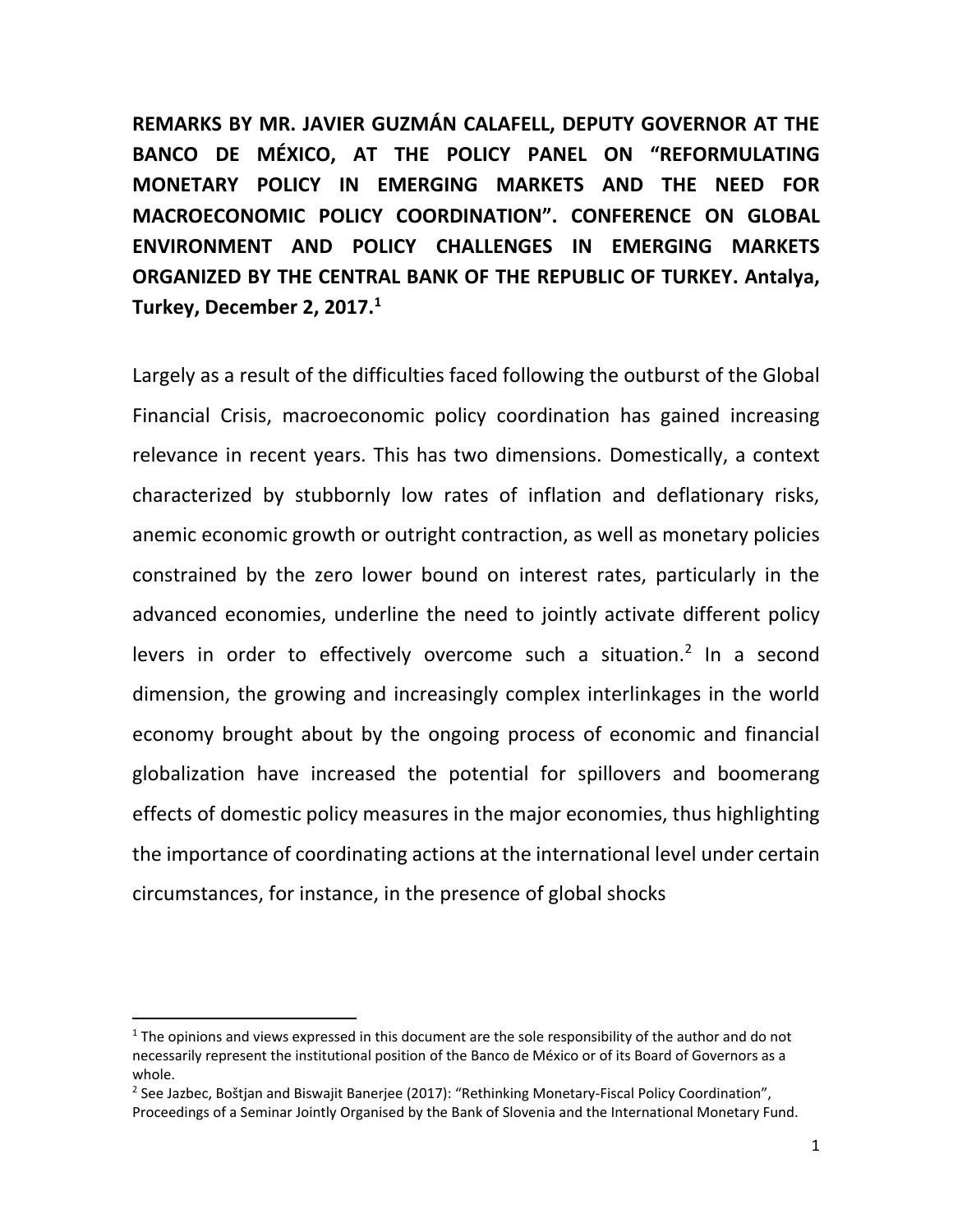While the above arguments apply fundamentally to advanced economies, clearly, the importance of an adequate coordination of macroeconomic policies is nowadays more pressing for emerging market economies (EMEs) as well. In fact, the challenges resulting from globalization can be even more acute for these countries. It is also worth noting that the policy response in advanced economies to the Global Financial Crisis has sharply increased the volatility of capital flows to EMEs, with episodes of large inflows alternating with bouts of outflows. Simultaneously, the crisis has reduced the global growth potential, fostered anti-globalization sentiment and, in general, substantially increased uncertainty.

In light of the above, the following remarks will focus on the domestic dimension of policy coordination in EMEs, including measures beyond the strictly macroeconomic realm.

The advantages of a coordinated and balanced approach to policy rest on a number of merits. Among these, it is worth noting the potential to exploit the synergies of multiple policies acting simultaneously.<sup>3</sup> In addition, reliance on a multi-pronged strategy reduces the likelihood of an over-burden of policy instruments when these are used in isolation, $4$  while the possibly adverse effects on the overall performance of the economy arising from the implementation of some policies may be compensated by action in other fronts.

<sup>&</sup>lt;sup>3</sup> See Gaspar, Vitor, Maurice Obstfeld and Ratna Sahay (2016): "Macroeconomic Management When Policy Space Is Constrained: A Comprehensive, Consistent, and Coordinated Approach to Economic Policy", IMF Staff Discussion Note No. 16/09, September.

<sup>4</sup> See Davig, Troy and Refet S. Gürkaynak (2015): "Is Optimal Monetary Policy Always Optimal?", Federal Reserve Bank of Kansas City Research Working Paper No. 15-05, July.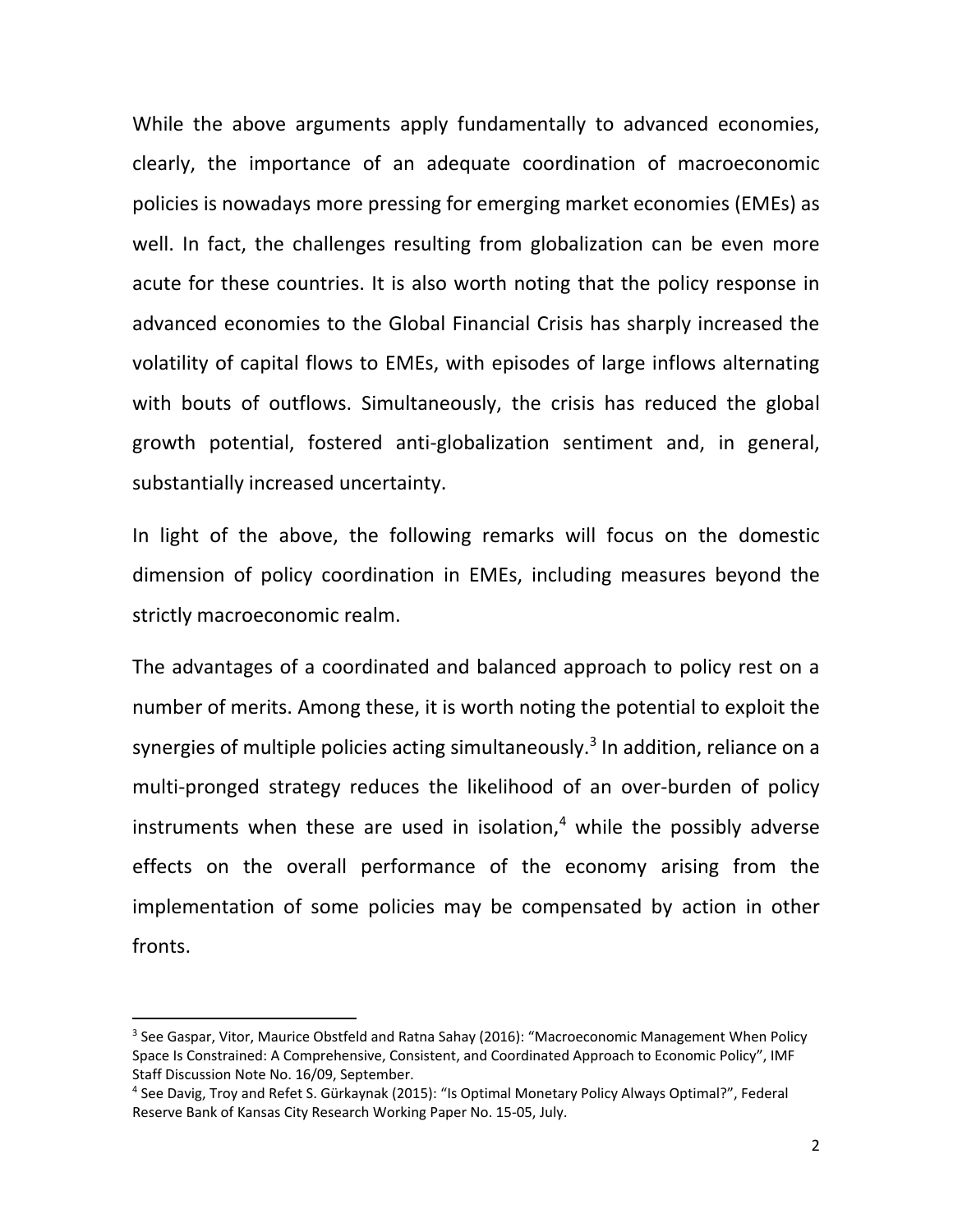Seen from the perspective of monetary policy, which are the key areas for coordination that deserve to be underlined?

A first one is exchange rate policy. In theory, flexible rate regimes allow countries the implementation of a fully autonomous monetary policy. In addition, they are widely regarded as an efficient mechanism for the adjustment of the economy to external shocks. Nonetheless, as volatile flows of capital across borders have led to acute swings in exchange rates, doubts have emerged as to the degree to which such frameworks isolate economies from developments abroad. In particular, sharp fluctuations of the exchange rate can have significant effects on the real economy, domestic prices and the financial sector, especially in EMEs. Of course, this does not imply that floating rates should be discarded in favor of alternative regimes. Instead, the issue is how to increase the efficiency of floating exchange rates during episodes of disruptive volatility. A frequently noted option is the temporary use of complementary intervention mechanisms to support the adequate functioning of currency markets.<sup>5</sup>

Fiscal policy is a second crucial area of coordination for monetary policy. The erosion of space following the Global Financial Crisis, in combination with the end of the commodities boom that preceded it, has to a large extent constrained the role of fiscal policy in many emerging market economies. In light of the extant evidence, both theoretical and empirical, suggesting the pernicious effects that weak fiscal positions can have on the overall performance of the economy, for instance through an adverse impact on

<sup>&</sup>lt;sup>5</sup> See Blanchard, Olivier, Giovanni Dell'Ariccia and Paolo Mauro (2013): "Rethinking Macro Policy II: Getting Granular", IMF Staff Discussion Note No. 13/03, April.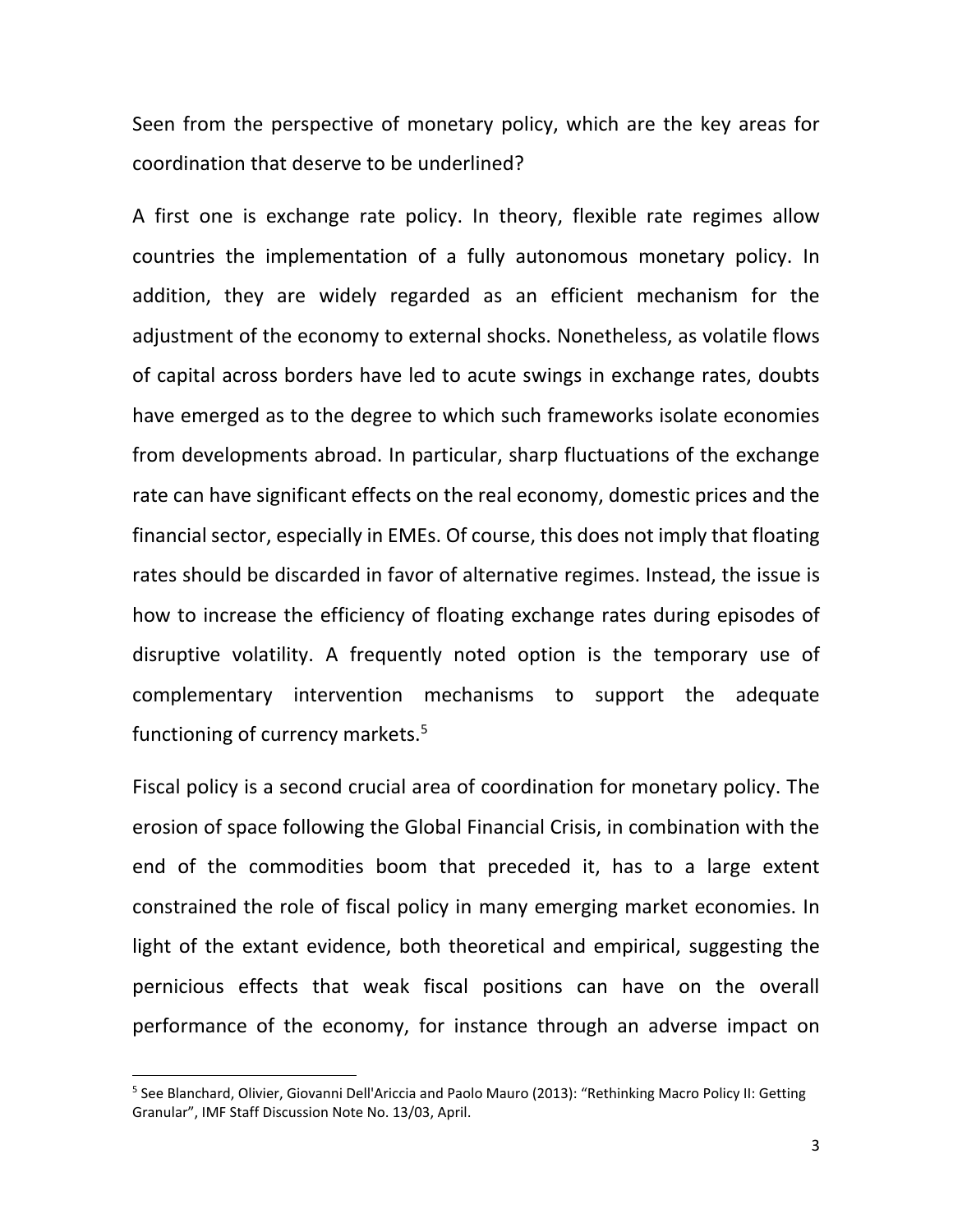expected inflation, interest rates and the exchange rate, 6 it should not come as a surprise that the typical policy response in these countries has sought to favor the rebuilding of fiscal strength even under conditions of weakness in economic activity.<sup>7</sup> In fact, the potentially compensating effects on the latter deriving from the strengthened credibility of the macroeconomic policy framework and the lessened upward pressure on current and expected interest rates further justify this as a sensible course of action. However, the usefulness of fiscal policy measures to counter negative shocks to our economies should not be disregarded, particularly in a context of solidly anchored fiscal accounts.

The active implementation of measures directly oriented to the financial sector represent a third fundamental component of a coordinated policy package. In particular, as the experience of the recent and previous episodes demonstrates, a healthy financial system is of paramount importance for the efficient transmission of monetary policy to the rest of the economy. In fact, failure to set in motion the measures needed to reestablish the wellfunctioning of the financial sector in case of disruptions would imply a heavy burden on monetary policy. Furthermore, the margins of maneuver for the latter, e.g. the possibility to increase interest rates in the face of inflationary pressures, may be constrained under situations of fragility in the former.

 $\ddot{\phantom{a}}$ 

<sup>6</sup> See, for instance, Sargent, Thomas, Noah Williams and Tao Zha (2009): "The Conquest of South American Inflation", Journal of Political Economy Vol. 117(2):211-256, April; Bianchi, Franceso and Cosmin Ilut (2017): "Monetary/Fiscal Policy Mix and Agents' Beliefs", Review of Economic Dynamics Vol. 26:113-139, October; and Woodford, Michael (2001): "Fiscal Requirements for Price Stability", Journal of Money, Credit and Banking Vol. 33(3):669-728, August.

<sup>&</sup>lt;sup>7</sup> See Végh, Carlos, Luis Morano, Diego Friedheim and Diego Rojas (2017): "Between a Rock and a Hard Place: The Monetary Policy Dilemma in Latin America and the Caribbean", World Bank LAC Semiannual Report, October.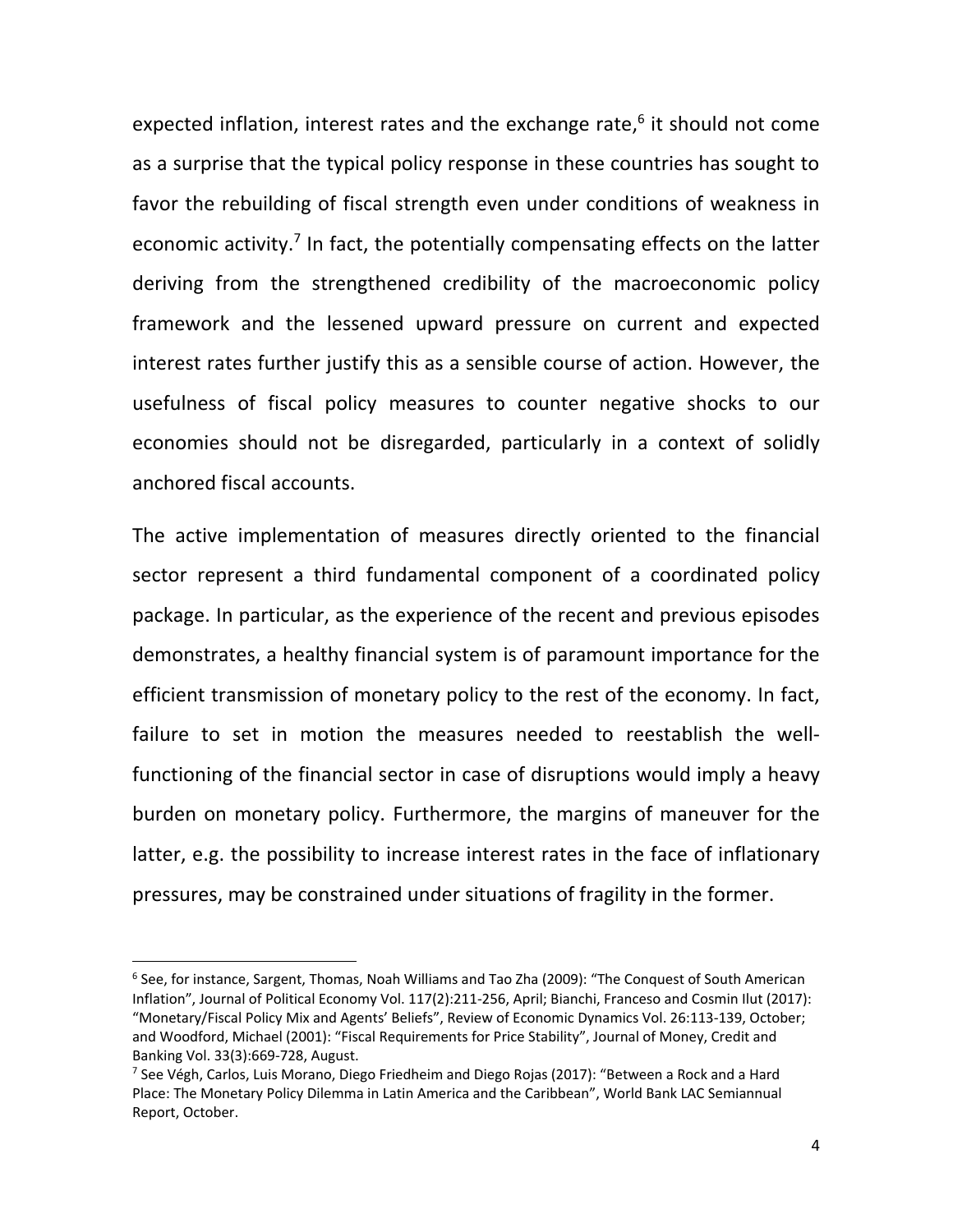On the other hand, the build-up of financial imbalances and vulnerabilities that might ensue following a relaxation of the monetary policy stance, especially if sustained over a prolonged period of time, can effectively be countered by targeted micro- and macroprudential measures. Conversely, situations that require a tighter monetary policy stance, but for which a more nuanced effect on the real economy is desired, may call for a simultaneous relaxation of prudential measures that perk up economic activity via easier lending conditions, provided the health and stability of the financial system remain within safe margins.<sup>8</sup>

Lastly, although generally operating over a longer-term horizon, structural reform should also be a strategic part of policy coordination in emerging market economies. By providing incentives to improve the overall functioning of domestic input and product markets, increasing their competitiveness and strengthening the institutions within which they operate, policies that overhaul structural aspects of the economy foster efficiency gains that increase its productive potential.

Thus, a successful implementation of structural reform can ultimately result in strengthened buffers in other areas of policy as, for instance, an expanding productive capacity may offset the potentially adverse impact of restrictive fiscal and monetary policies on economic activity; increased competition and efficiency resulting from structural reform alleviate inflationary pressures; and possibly higher fiscal revenues in a context of faster economic growth, both

<sup>8</sup> See García-Cicco, Javier, Markus Kirchner, Julio Carrillo, Diego Rodríguez, Fernando Pérez, Rocío Gondo, Carlos Montoro and Roberto Chang (2017): "Financial and Real Shocks and the Effectiveness of Monetary and Macroprudential Policies in Latin American Countries", BIS Working Paper No. 668, October.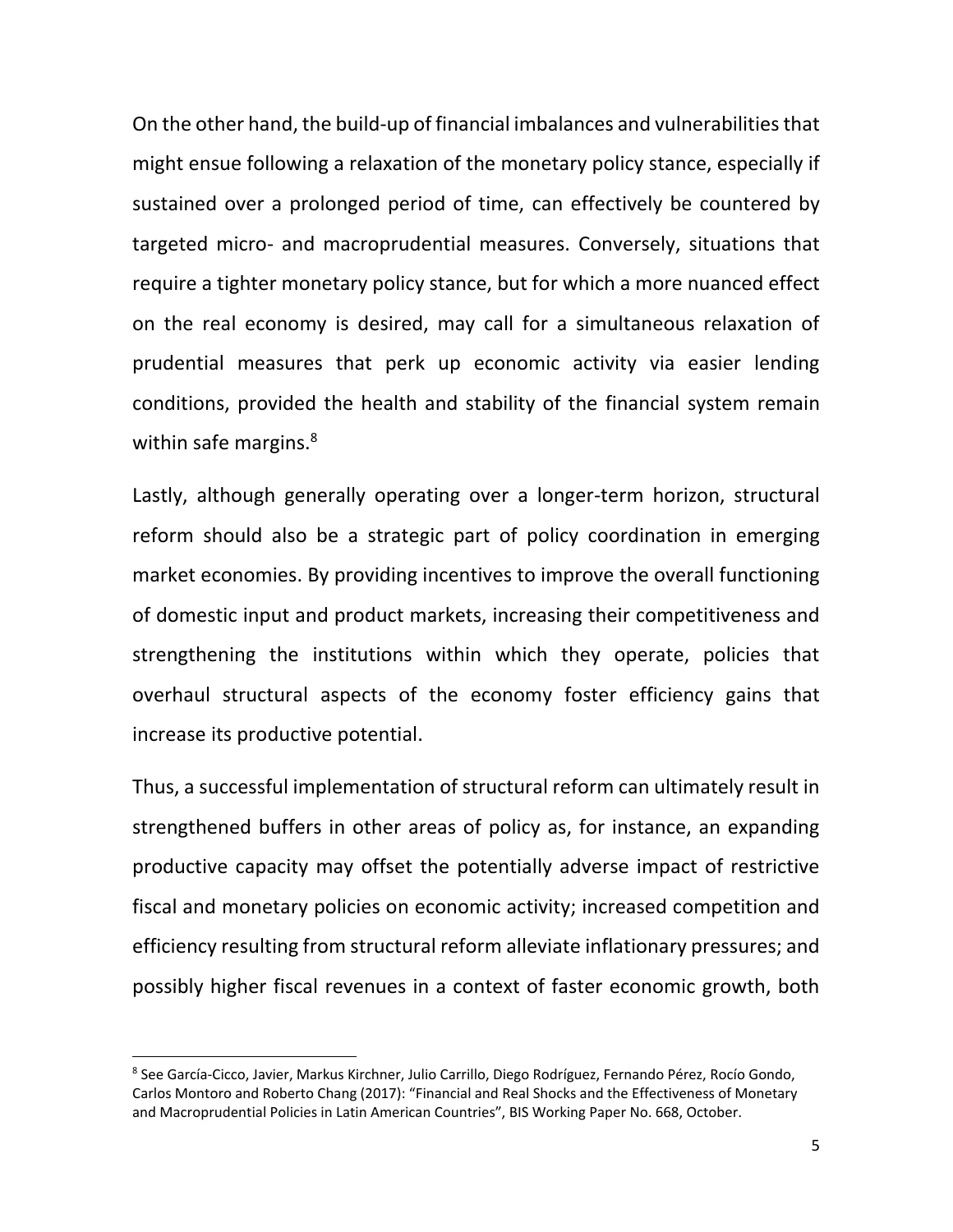actual and potential, reduce the level of public debt relative to the economy's GDP.

Naturally, the implementation of structural adjustment policies faces a number of challenges and some resistance is likely to arise, mostly as a result of the redistributive effects, both across time and across sectors, inherently imbedded in them. Thus, it will frequently be important to place actions in this realm within the context of a broader-ranging plan that contemplates countering, and coordinated, measures in other fronts. For instance, fiscal and monetary easing may reduce the short-term output costs associated to the economy's process of adjustment in the aftermath of structural reform, while the enhancement of the social safety net and the enactment of other targeted programs may alleviate the costs of transition.

Let me turn now to Mexico's experience regarding the role of policy efforts in the above-mentioned areas in overcoming the macroeconomic challenges faced in recent years.

Inflationary pressures in Mexico have increased significantly since early 2017, owing to a sharp depreciation of the peso and a number of supply shocks. Thus, the rate of growth of the headline consumer price index rose from 3.36 percent in December 2016 to 6.59 percent in the first half of November of this year. The Banco de México's response to these developments has been aggressive, as the reference rate has risen by 400 basis points over the course of the two years since December 2015, to a level of 7.0 percent at present.

While the task is not finished yet, the results thus far can be deemed as satisfactory, since inflation is expected to decline sharply in 2018 and long-

6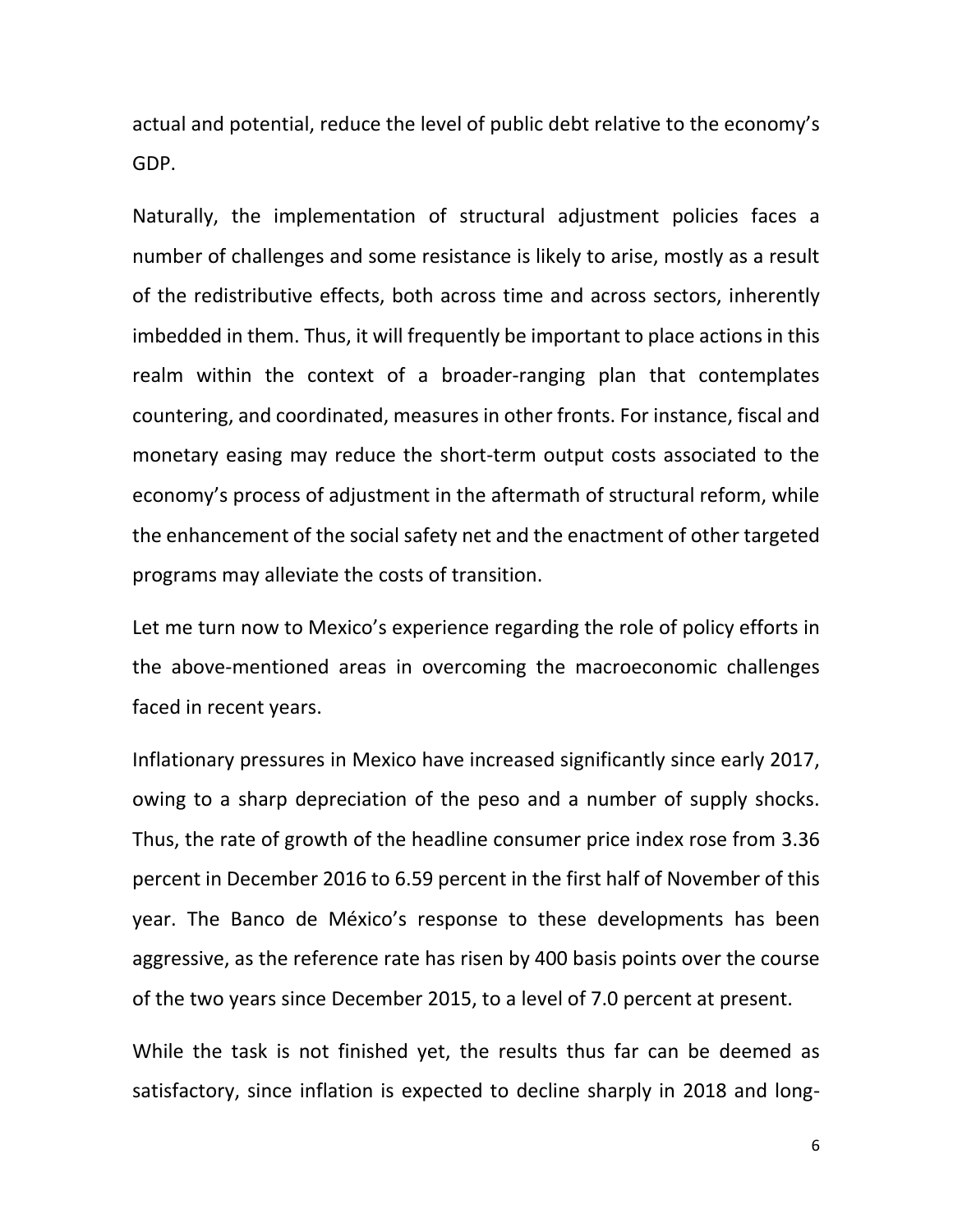term inflation expectations have remained stable. Furthermore, macroeconomic stability has been preserved, in the context of a sharp decline in oil prices, stints of uncertainty in international financial markets, the increase in interest rates in the United States, and the results of last year's electoral process in that country. At the same time, economic activity has shown resilience to shocks thus allowing a moderate rate of growth.

However, it is important to note that the above developments have also benefitted from a balanced recourse to monetary and other policy instruments. In particular:

- 1. Given the high volatility of the exchange rate, a number of measures have been implemented to ensure adequate conditions of operation in the foreign exchange market. In particular, the Foreign Exchange Commission has introduced a mechanism for the hedging of foreign exchange risks of up to US\$20 billion, that does not imply the use of international reserves. This strategy is consistent with a flexible exchange rate regime that plays a key role as a shock absorber, allows market forces to determine the equilibrium real rate, and rests on the premise that the value of the currency is supported mainly by economic fundamentals.
- 2. Challenges for the implementation of monetary policy in Mexico were compounded, particularly in 2014 and 2015, by concern regarding the country's fiscal position, in view of the marked increase in public sector's debt. However, the fiscal authorities have embarked on a consolidation strategy, a policy shift that is yielding a primary surplus and a drop in public sector indebtedness relative to the economy's output this year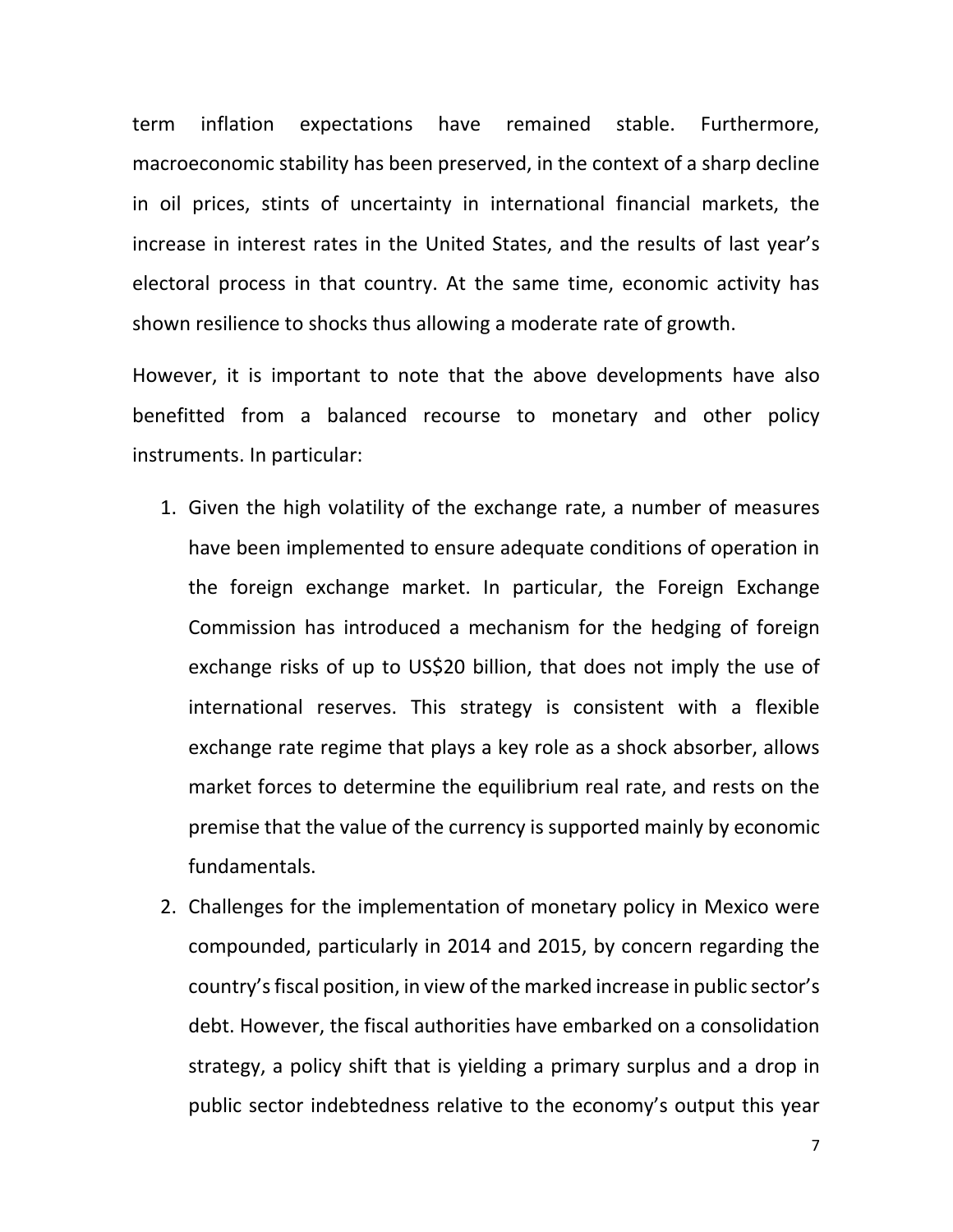for the first time in a decade. This indicator is, according to the latest projections, expected to continue trending downwards in the foreseeable future. However, it is also true that public finances still face significant challenges over the long term that will need to be addressed in due course.

- 3. Thanks in large part to the continued efforts undertaken over several decades, which have gathered momentum since the Global Financial Crisis, Mexico's financial system is profitable, liquid and well-capitalized, and supported by moderate levels of private sector debt, including households, and the absence of evident risks of a systemic nature. Far from representing an obstacle to its implementation, the health of our financial system has proven to be a most valuable asset for Mexico's monetary policy, as it has allowed an efficient operation of transmission mechanisms, and a sharp increase in interest rates without significant adverse side effects on banks or other financial institutions.
- 4. Structural reform policies spanning through a wide array of sectors have made important strides over the last few years. Although it may still be too early to draw conclusive assessments of the efforts undertaken, as most of these changes are still in their implementation phase, a number of positive results are already evident. Of particular importance for monetary policy are the beneficial effects that increased competition across a number of key markets, and especially in telecommunications, has had on the evolution of domestic prices, both directly and indirectly. The structural reform of the Mexican economy is a long-term endeavor that will take several years to fully materialize, whose potential is